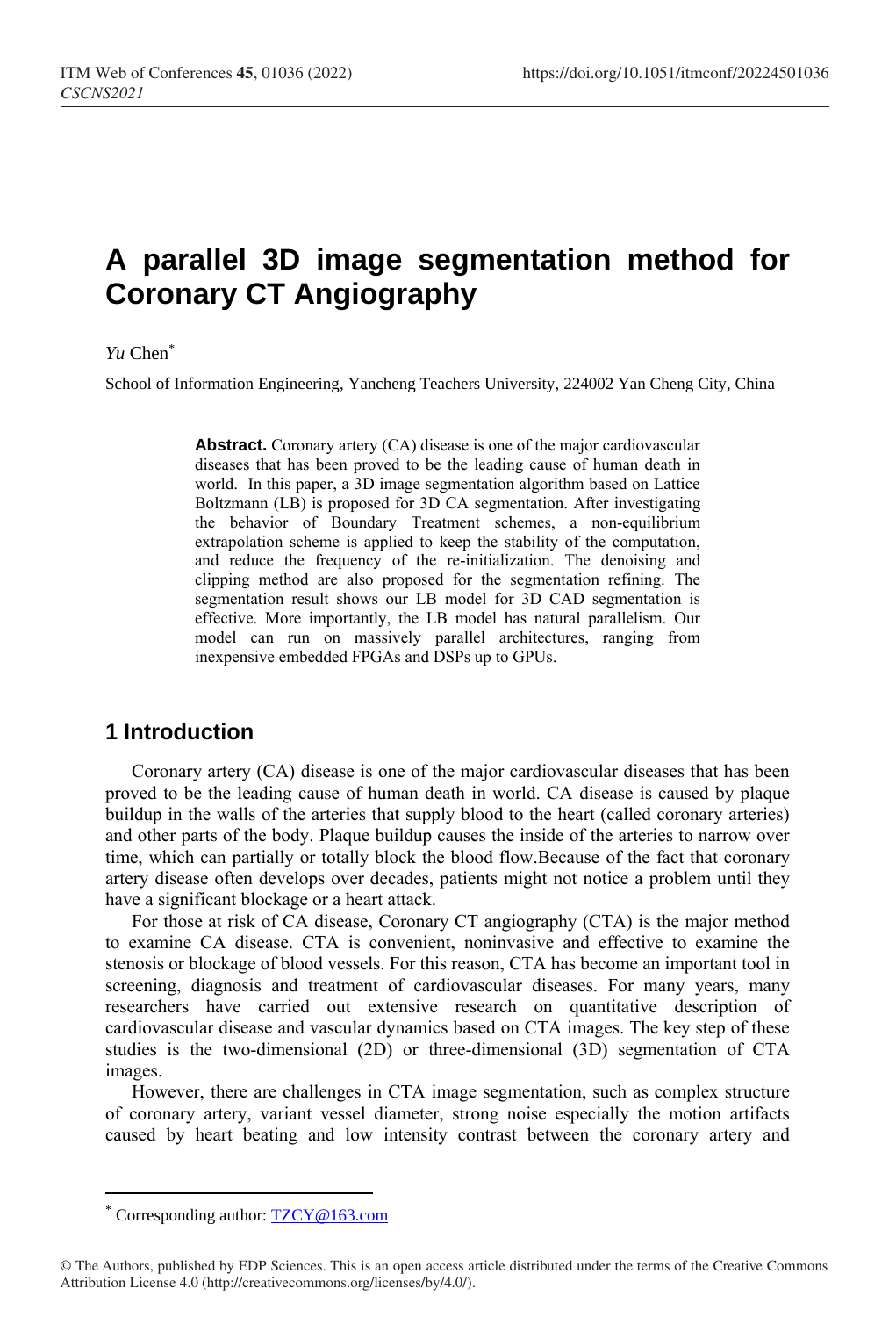surrounding tissues. Therefore, CTA segmentation tends to segment CAD and the surrounding tissues as a whole which results in over segmentation.

In past few decades, the commonly used image segmentation methods are based on histogram threshold, active contour, region growing, artificial neural network, and etc. The methods on histogram threshold and region growing are prone to oversegment in the low intensity contrast region, while the artificial neural network needs huge workload on sample collection and labeling. Considering the image dimensions , compared to the traditional methods based on 2D image, 3D image segmentation is more accurate and reliable. This is because 3D image segmentation can directly use the depth information to separate the foreground and background, and can easily extract the target. 3D image segmentation has always been a classic challenge in the field of image processing[1][2][3]. The curve evolution methods based on active contour[4][5] and level sets[6][7] model are widely concerned, for example the CV model[8] proposed by Chan and Vese based on Munford-Shah segmentation model[9]. However, because of the huge amount of data in threedimensional images, the computation of solving CV model is very large, which consumes a lot of time.

In this paper, a 3D image segmentation algorithm based on Lattice Boltzmann (LB) model[10] is proposed for 3D CAD segmentation. A a novel numerical tool, LB model is simple and efficient. More importantly, the LB model has natural parallelism. Our model can run on massively parallel architectures, ranging from inexpensive embedded FPGAs and DSPs up to GPUs.

### **2 CV Model**

A CV model can be expressed in the summation of three energy terms.

$$
E = E_1 + E_2 + E_3 \tag{1}
$$

Where

$$
E_1 = \mu \oint_C ds
$$
  
\n
$$
E_2 = \lambda_1 \iint_{\Omega_1} (I - c_1)^2 dx dy
$$
  
\n
$$
E_3 = \lambda_2 \iint_{\Omega_2} (I - c_2)^2 dx dy
$$

In formula (1), Curve C is a curve that separates image domain  $\Omega$  into two parts:  $\Omega$ <sub>1</sub> (inside C) and  $\Omega_2$  (outside C). I is the image to be segmented. Variable  $c_1$  and  $c_2$  are the average pixel intensities in  $\Omega_1$  and  $\Omega_2$  respectively.  $\mu$ ,  $\lambda_1$ ,  $\lambda_2$  are constant values that denotes the contributions of  $E_1, E_2, E_3$  in curve evolution. Energy term  $E_1$  represents the total length of curve C, while  $E_2$ ,  $E_3$  are the intensity bias in  $\Omega_1$  and  $\Omega_2$  respectively.

Embedding curve C as the zero level set of distance function  $\phi$  in domain  $\Omega$ , Energy *E* can be rewritten as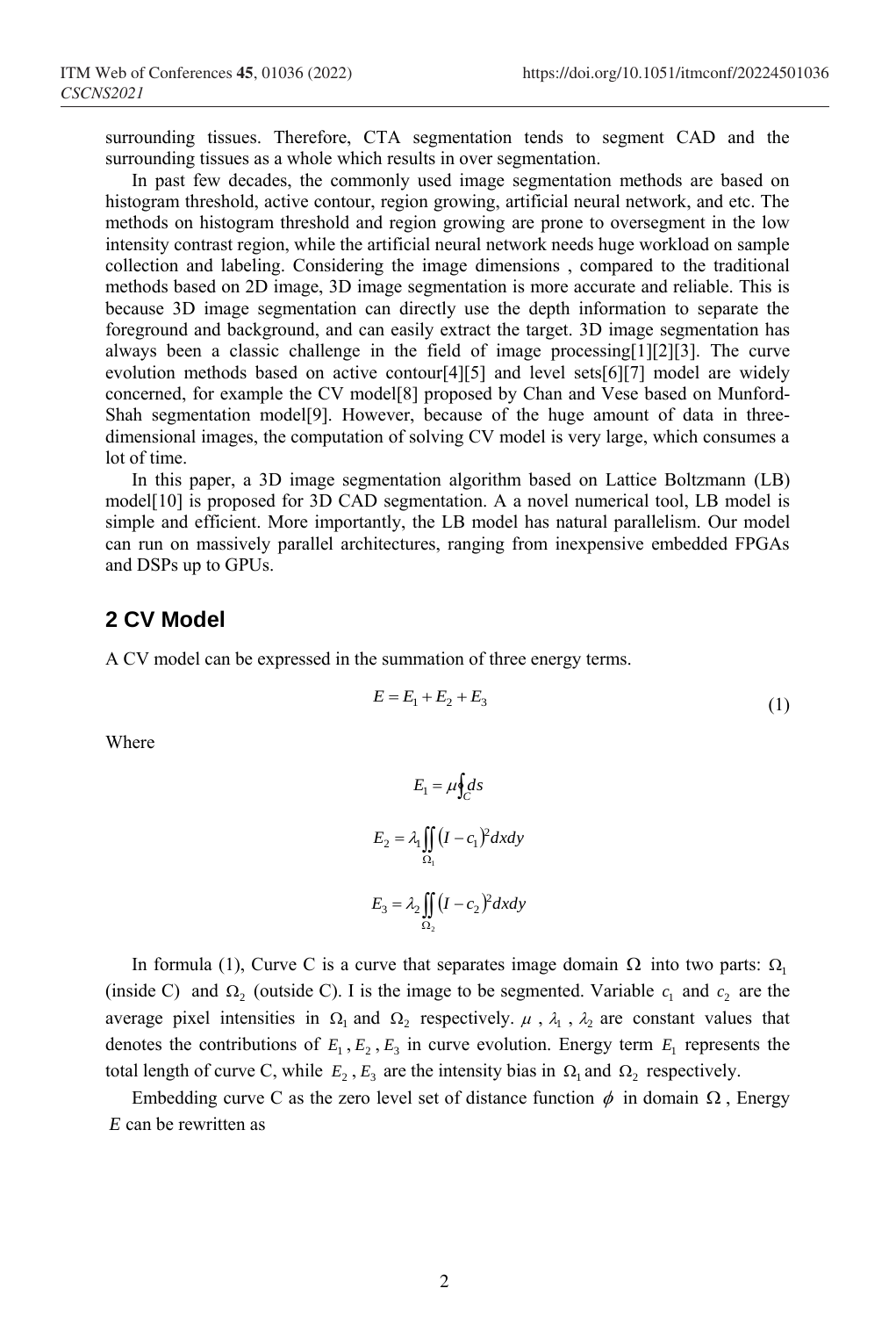$$
E = \mu \iint_{\Omega} |\nabla H(\phi)| dxdy +
$$
  
\n
$$
\lambda_1 \iint_{\Omega} (I - c_1)^2 H(\phi) dxdy + ,
$$
  
\n
$$
\lambda_2 \iint_{\Omega} (I - c_2)^2 H(\phi) dxdy
$$
\n(2)

Where *H* is Heaviside function:

$$
H(x) = \begin{cases} 1 & x \ge 0 \\ 0 & x < 0 \end{cases}.
$$

The gradient of the Heaviside function H is:

$$
\nabla H(\phi) = \nabla \phi \cdot \delta(\phi).
$$

 $\delta$  is so called Dirac function. Thus formula (1) is converted from line integral to surface integral in entire image domain.

Minimize formula (2) leads to the following partial differential equation.

$$
\frac{\partial \phi}{\partial t} = \delta \mu \cdot \frac{d\mathbf{v}}{\left|\phi\right|} - \delta \left[\lambda_1 (I - c_1)^2 - \lambda_2 (I - c_2)^2\right].\tag{3}
$$

The first term in the right side of equation (3) is a regular term that make equation (3) to be well-posed. The Dirac function is to limit the evolution in a narrow band nearby curve C. Practically, the regular term can be replaced by a simpler curvature term:

$$
\frac{\partial \phi}{\partial t} = \mu \cdot \frac{d\mathbf{i}}{\phi} \left( \frac{\nabla \phi}{|\phi|} \right) - \delta_{\varepsilon} \left[ \lambda_1 (I - c_1)^2 - \lambda_2 (I - c_2)^2 \right]. \tag{4}
$$

where,

$$
\begin{cases}\nc_1 = \frac{\iint\limits_{\Omega} H_{\varepsilon}(\phi) \, dxdy} {\iint\limits_{\Omega} H_{\varepsilon}(\phi) \, dxdy} \\
c_2 = \frac{\iint\limits_{\Omega} [1 - H_{\varepsilon}(\phi)] \, dxdy} {\iint\limits_{\Omega} [1 - H_{\varepsilon}(\phi)] \, dxdy} ,\n\end{cases} \tag{5}
$$
\n
$$
H_{\varepsilon}(x) = \frac{1}{2} + \frac{\arctan(x/\varepsilon)}{\pi}
$$
\n
$$
\delta_{\varepsilon}(x) = \frac{1}{\pi} \frac{\varepsilon}{\varepsilon^2 + x^2}
$$

 $H_{\varepsilon}$ ,  $\delta_{\varepsilon}$  are the regularized approximations of the Heaviside function *H* and  $\delta$ respectively.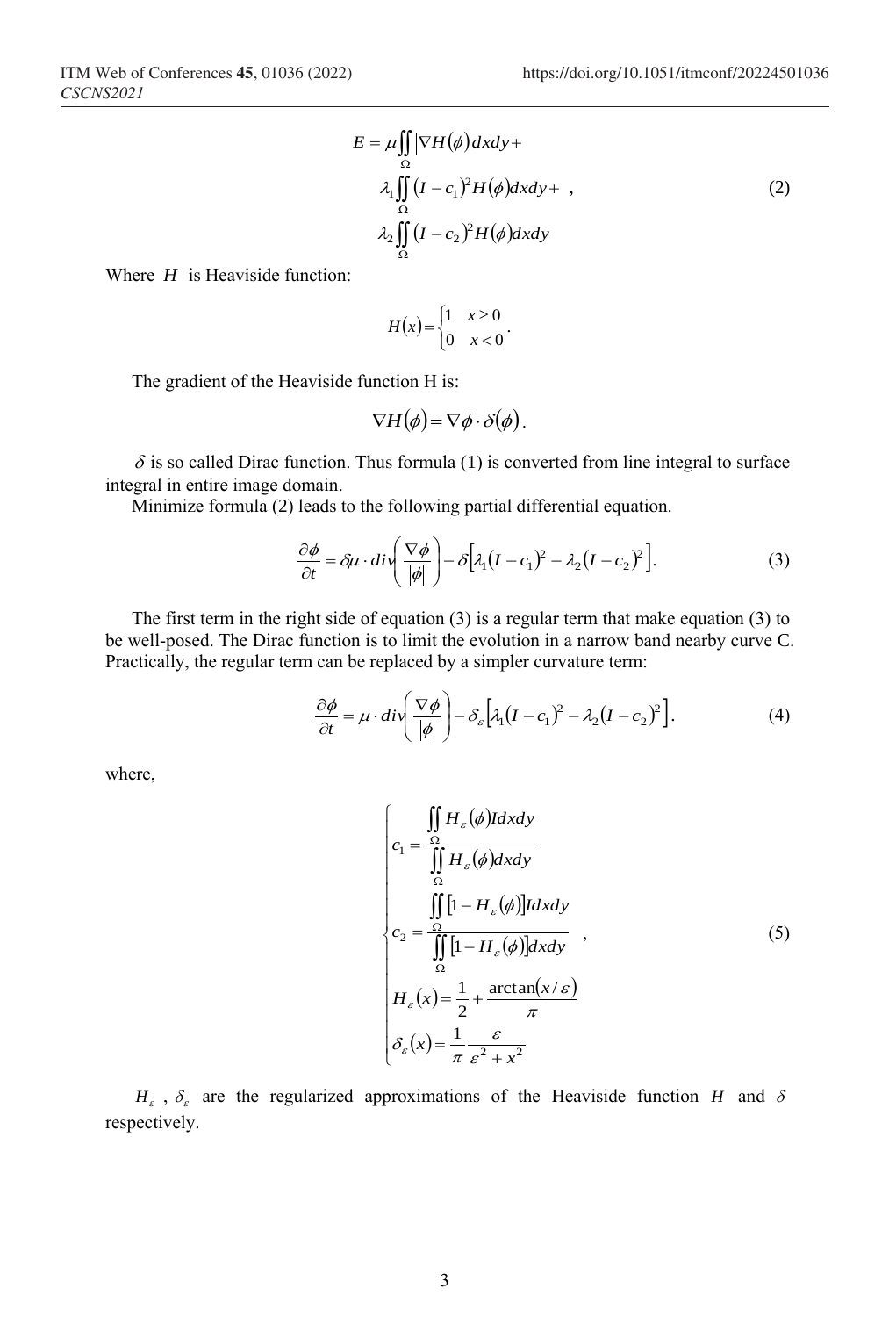### **3 The basic lattice Boltzmann model**

The basic idea of the LB method is the construction on simplified discrete dynamics for simulating the macroscopic model which are described by partial differential equations (PDE) using densities of particles moving on a regular lattice. The general Lattice Boltzmann modeling consists of two steps: a translation step in which particles move from node to node on a lattice and a collision step in which particles are redistributed at each node. The two steps can be represented by the discrete lattice Boltzmann equation (LBE). In this section, a D2Q9 model<sup>[11]</sup> is introduced, where "D2" stands for "2 dimensions", while "Q9" for "9 speeds". The discrete LBE is given by:

$$
f_i(\vec{r} + \sigma_h \vec{e}_i, t + \sigma_t) - f_i(\vec{r}, t) = -\frac{1}{\tau} \left( f_i(\vec{r}, t) - f_i^{eq}(\vec{r}, t) \right)
$$
(6)

where  $\tau$  is the relaxation factor, and  $i = 0,1,2,...,8$  and  $f_i(\bar{r} + \sigma_h \bar{e}_i, t + \sigma_t)$  is the particle density (also named density distribution function) on node  $(\bar{r} + \sigma_h \bar{e}_i)$ , at time  $(t + \sigma_t)$  with time step  $\sigma_i$  and designating lattice spacing  $\sigma_h$  in direction  $\vec{e}_i$ :

$$
\vec{e}_i = \begin{cases}\n(0.0), i = 0 \\
(1.0), (0.1), (-1.0), (0,-1), i = 1,3,5,7 \\
(1.1), (-1.1), (-1,-1), (1,-1), i = 2,4,6,8\n\end{cases}
$$
\n(7)

$$
\sigma_h = v \sigma_t \,, \tag{8}
$$

where  $\nu$  is the velocity of the particles.

The right hand side of the equation (6) represents the collision term, and the constant quantity  $\tau$  is the single relaxation time, which controls the rate of approaching to equilibrium. The equilibrium distribution functions  $f_i^{eq}(\vec{r},t)$  in direction  $\vec{e}_i$  is only determined by the total density  $\rho$  which is defined in terms of the particle distribution functions:

$$
f_i^{eq} = \begin{cases} \rho/(9c), i = 1, 2, 3, \dots, 8 \\ 1 - 8\rho/(9c), i = 0 \end{cases}
$$
 (9)

where

$$
\sum_{i=0}^{8} f_i = \sum_{i=0}^{8} f_i^{eq} = \rho, c \ge 1 \tag{10}
$$

 $f_i^{eq}$  and  $f_i$  must be positive, and c is the regulator for the diffusion speed. Formula (6) -(10) described a D2Q9 (2 dimensions 9 directions) LB model. Using Chapman-Enskog expansion and Taylor developing both sided of equation (6), we can obtain the macroscopic equation of the LB model in the form of PDE as follows (The derivation can be referred to [10]):

$$
\frac{\partial \rho}{\partial t} = \frac{\sigma_h^2}{18c\sigma_t} \operatorname{div}[(\tau - 0.5)\nabla \rho]. \tag{11}
$$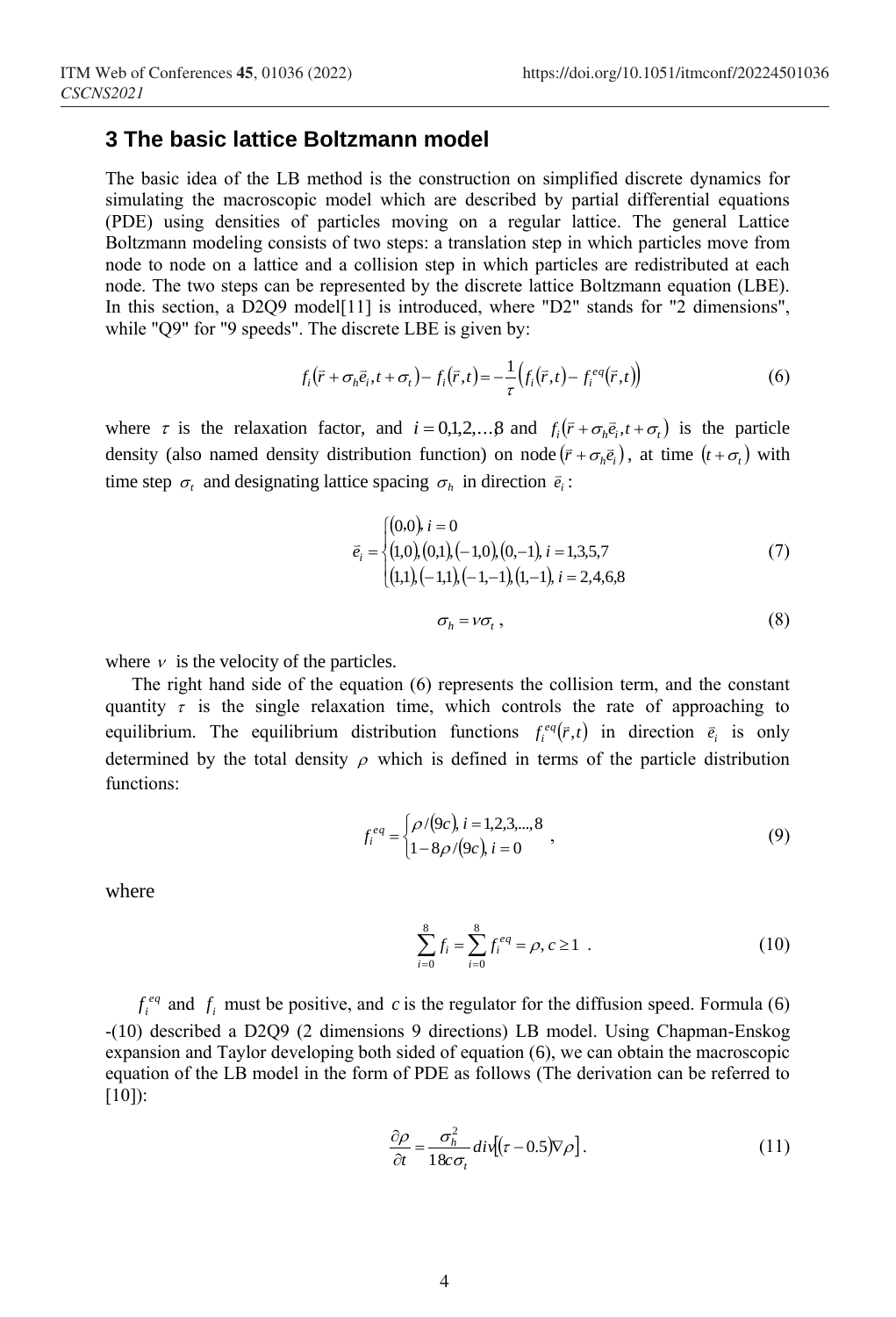## **4 LB based two-dimensional CV model**

Equation (11) is an anisotropic diffusion model while the relaxation factor  $\tau$  is variable value. In our model,  $\tau$  is defined as:  $\tau = 0.5 + \frac{1}{|\nabla \rho|}$ . Therefore, the global description of the LB model introduced in section 3 is written as:

$$
\frac{\partial \rho}{\partial t} = \frac{\sigma_h^2}{18c\sigma_t} \, div \left[ (\tau - 0.5) \frac{\nabla \rho}{|\nabla \rho|} \right]. \tag{12}
$$

Compared with equation (4), a new LB model is modified based on formula (6):

$$
f_i(\vec{r} + \sigma_h \vec{e}_i, t + \sigma_t) - f_i(\vec{r}, t) = -\frac{1}{\tau} \left( f_i(\vec{r}, t) - f_i^{eq}(\vec{r}, t) \right) + \sigma_t F \quad , \tag{13}
$$

where  $F$  is diffusion source which is defined as:

$$
F = \delta_{\varepsilon} \left[ (I - c_1)^2 + (I - c_2)^2 \right].
$$
 (14)

Similar to section 2, we can obtain the macroscopic equation:

$$
\frac{\partial \rho}{\partial t} = \frac{\sigma_h^2}{18c\sigma_t} \, div \left[ (\tau - 0.5) \frac{\nabla \rho}{|\nabla \rho|} \right] + \sigma_t \delta_\varepsilon \left[ (I - c_1)^2 + (I - c_2)^2 \right]. \tag{15}
$$

### **5 LB method based three-dimensional CV model**

The two-Dimensional CV model can be directly modified to Three-Dimensional.

The equilibrium distribution function is as follows:

$$
f_i^{eq} = \begin{cases} \rho/(15c), i = 1, 2, 3, \dots, 14 \\ 1 - 14\rho/(15c), i = 0 \end{cases} . \tag{16}
$$

Direction  $\vec{e}_i$  (as shown in Fig. 1) is defined as:

$$
\begin{aligned}\n\vec{e} &= \begin{bmatrix} \vec{e}_0, & \vec{e}_1, & \vec{e}_2, & \dots, & \vec{e}_{12} \end{bmatrix} \\
&= \begin{bmatrix} 0 & 1 & -1 & 0 & 0 & 0 & 0 & 1 & -1 & 1 & -1 & -1 & 1 & 1 & -1 \\
0 & 0 & 0 & 1 & -1 & 0 & 0 & 1 & -1 & -1 & 1 & -1 & 1 & -1 & 1 \\
0 & 0 & 0 & 0 & 0 & -1 & 1 & -1 & 1 & -1 & 1 & -1 & 1 & -1 & 1\n\end{bmatrix}.\n\end{aligned}\n\tag{17}
$$

The macroscopic equation is shown as following:

$$
\frac{\partial \rho}{\partial t} = \frac{2\sigma_h^2}{3c\sigma_t} \, \frac{div}{|\nabla \rho|} \left[ + \sigma_t \delta_\varepsilon \left[ (I - c_1)^2 + (I - c_2)^2 \right] \right] \,. \tag{18}
$$

For simplicity,  $\sigma_h$  and  $\sigma_t$  are set to 1:

$$
\frac{\partial \rho}{\partial t} = \frac{2}{3c} \operatorname{div} \left[ \frac{\nabla \rho}{|\nabla \rho|} \right] + \sigma_{\varepsilon} \left[ (I - c_1)^2 + (I - c_2)^2 \right] \tag{19}
$$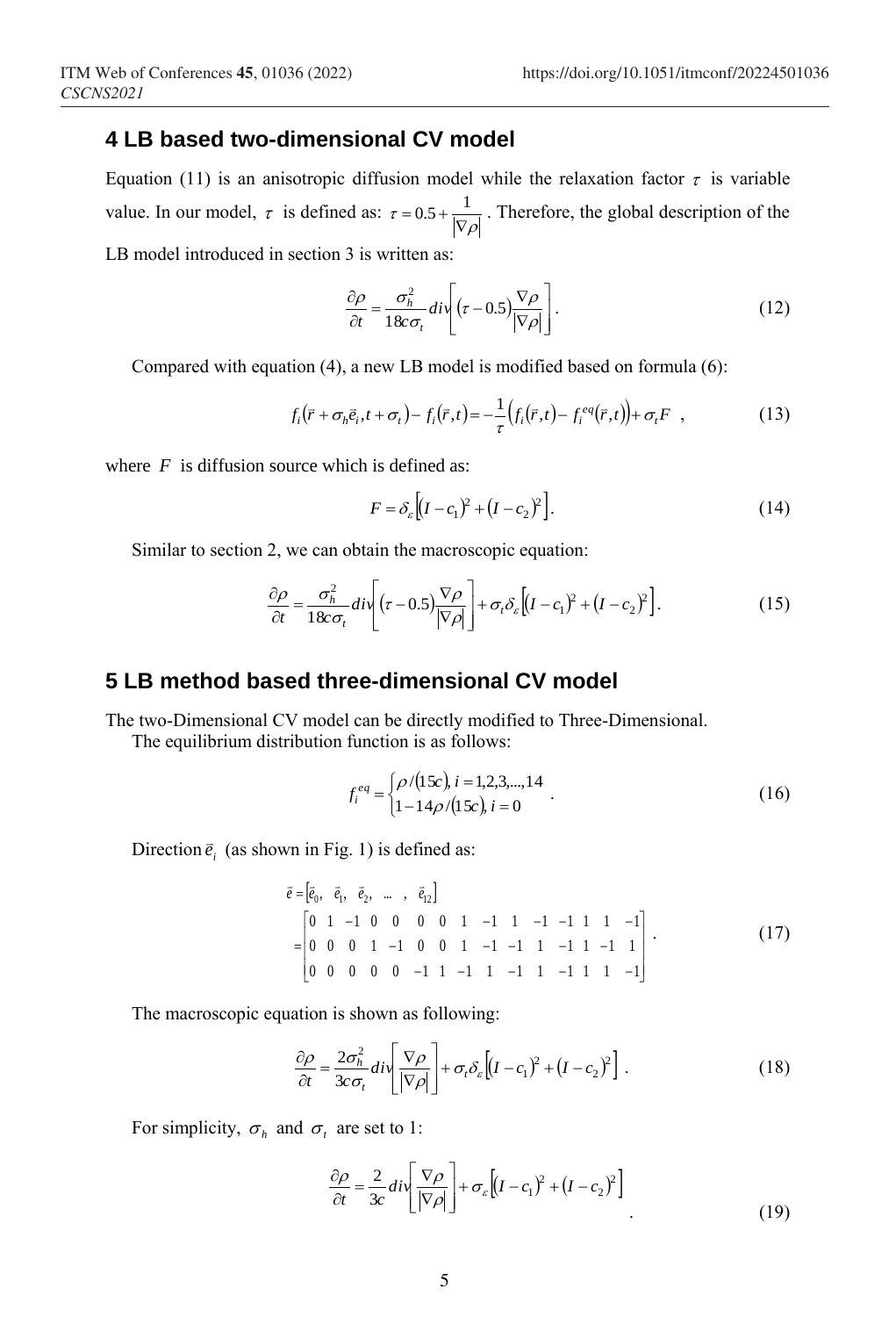



### **6 Experiment and discussion**

#### **6.1 Algorithm**

The algorithm consists of following steps:

- a. Initialize the distance function  $\rho$ ;
- b. Initialize  $f_i = \begin{cases} \rho/(15c), \\ 1, & \text{if } i \neq j \end{cases}$  $\int \rho/(15c), i = 1,$ <br> $\left(1 - 14\rho/(15c)\right)$  $-14\rho/(15c)$ , i =  $= \begin{cases} \rho/(15c), i = 1, 2, 3, ... \\ 1 - 14 \rho/(15c), i = 0 \end{cases}$  $/(15c), i=1,2,3,...,14$ *c i*  $f_i = \begin{cases} \rho/(15c), i \\ 1-14\rho/(15c) \end{cases}$  $\rho$ /(15c),  $i = 1, 2, 3, ..., 14$ ;
- c. Initialize  $f_i^{eq} = \begin{cases} \rho/(15c), \\ 1, & \text{if } i \neq j \end{cases}$  $\int \rho/(15c), i = 1,$ <br> $\left(1 - 14 \rho/(15c)\right)$  $-14\rho/(15c)$ , i =  $=\begin{cases} \rho/(15c), i=1,2,3,...\\ 1-14\rho/(15c), i=0 \end{cases}$  $/(15c), i=1,2,3,...,14$ *c i*  $f_i^{eq} = \begin{cases} \rho/(15c), i \\ 1 - 14\rho/(15c) \end{cases}$  $\rho$ /(15c),  $i = 1, 2, 3, ..., 14$ ;
- d. Collision and streaming according to formula (13);
- e. Update distance function  $\rho(x, y, z) = \sum_{i=0}^{\infty}$ 0 , ,  $\rho(x, y, z) = \sum_{i=0}^{z} f_i$ .
- f. Reinitialize the distance function  $\rho$ ;
- g. Go to step c.
- h. Iteration stops if  $c_1$  and  $c_2$  do not changes.

### **6.2 Parameter settings**

It should be noted that the value of the distance function  $\rho$  must be greater than 0 to ensure the stability of the LB model. That is because the LB will get unstable if the particle density is negative. For simplicity, we initialize the distance function as following formula:

$$
\rho(x, y, z) = B + \sqrt{(x - x_c)^2 + (y - y_c)^2 + (z - z_c)^2} - radius,\tag{20}
$$

where  $\sqrt{(x-x_c)^2 + (y-y_c)^2 + (z-z_c)^2}$  *– radius* initialize the contour as a circle centered at point  $(x_c, y_c, z_c)$ . The distance function is positive outside the contour and negative inside. Parameter B should satisfy  $B \gg$  *radius*, so that distance function  $\rho \gg$  *radius*. According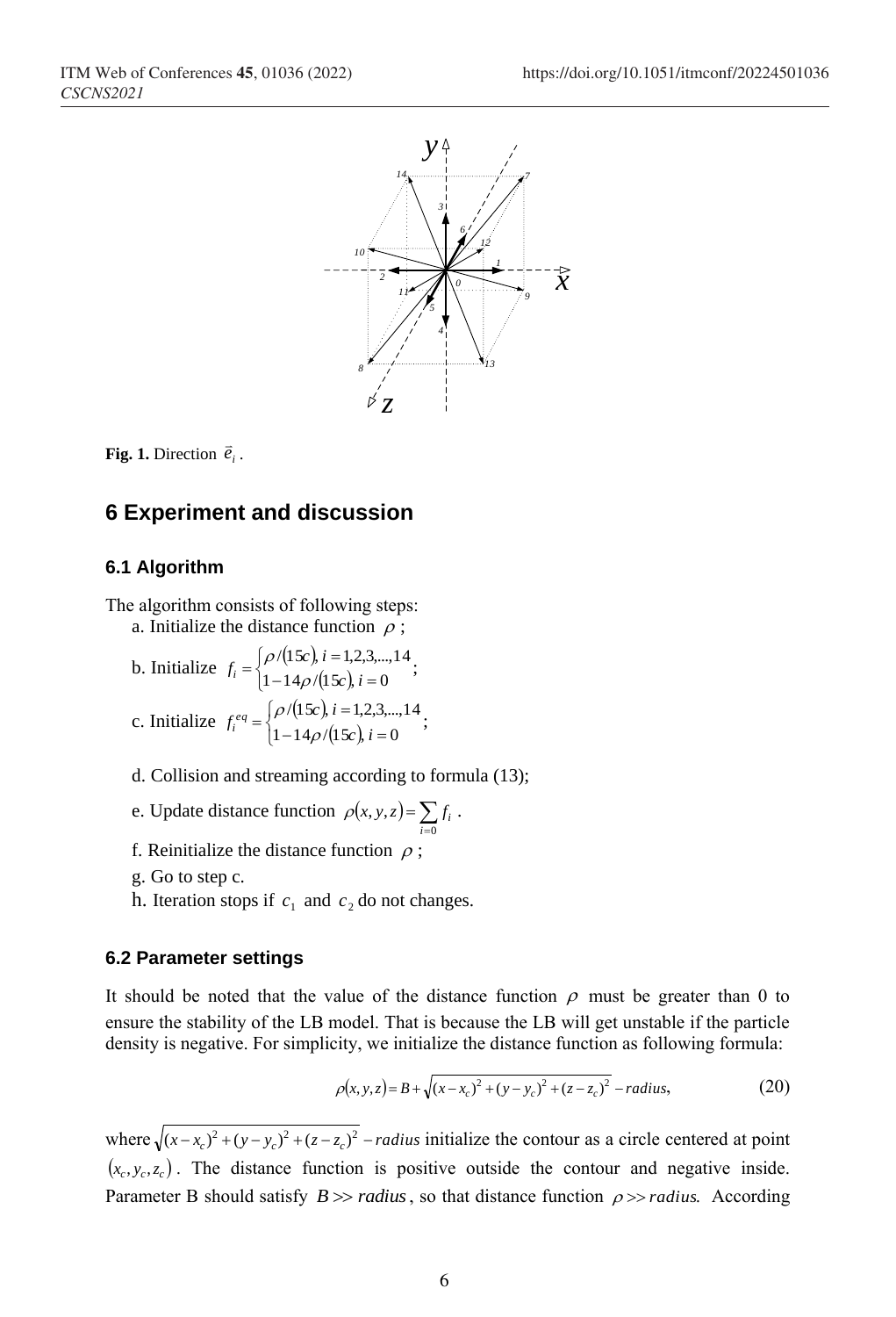to equation (11), relaxation factor  $\tau$  should be larger than 0.5, otherwise equation (11) will get ill-posed.

Diffusion coefficient  $\frac{2}{3c}$  $\frac{2}{x}$  not only determines the contribution of the regular term to the

curve evolution,but also affects the behavior of the segmentation. Obviously, A smaller *c* means increased rigidness of the curve, but more stability of the model, and vice versa. In Fig. 2(a)-(c), the CAD segmentation with  $c=50$ , 5, 1 is presented. With the decreasing of c, some small tissues are missed in the segmentation, and the segmentation is of lower accuracy. This is mainly because the curve are getting more rigid, in other words, the curvature of the curve is decreased. However, a larger c will reduce the contribution of the regular term, which will cause the instability of the model. In the experiments, we suggest set c to 10.



Fig. 2. CAD segmentation with c=50, 5, 1.

# **7 Boundary treatment**

Periodic scheme and bounce-back scheme[12] are two common methods to deal with simple boundaries in lattice Boltzmann model. However, both the schemes have poor universality, for example, they can not deal with the boundary containing gradient information. In the experiments, these two boundary treatment schemes may degrade the distance function quickly, as a consequence, re-initialization of the distance function should be implemented frequently.

In our research, we use an non-equilibrium extrapolation scheme[13] which is more stable and easy to implement. As shown in Fig. 3, assume points E, O and A locate on the boundary of the image; B,C,D locate inside the image while F,G,H outside the image.

Take point O for instance, the particle density  $f_i(0,t)$  is divided into two parts: equilibrium part  $f_i^{eq}(O,t)$  and non-equilibrium part  $f_i^{neq}(O,t)$ .

$$
f_i(O,t) = f_i^{eq}(O,t) + f_i^{neg}(O,t),
$$
\n
$$
(21)
$$

where

$$
\begin{cases}\nf_i^{eq}(O,t) \approx f_i^{eq}(c,t) \\
f_i^{neq}(O,t) \approx f_i(c,t) - f_i^{eq}(c,t)\n\end{cases} \tag{22}
$$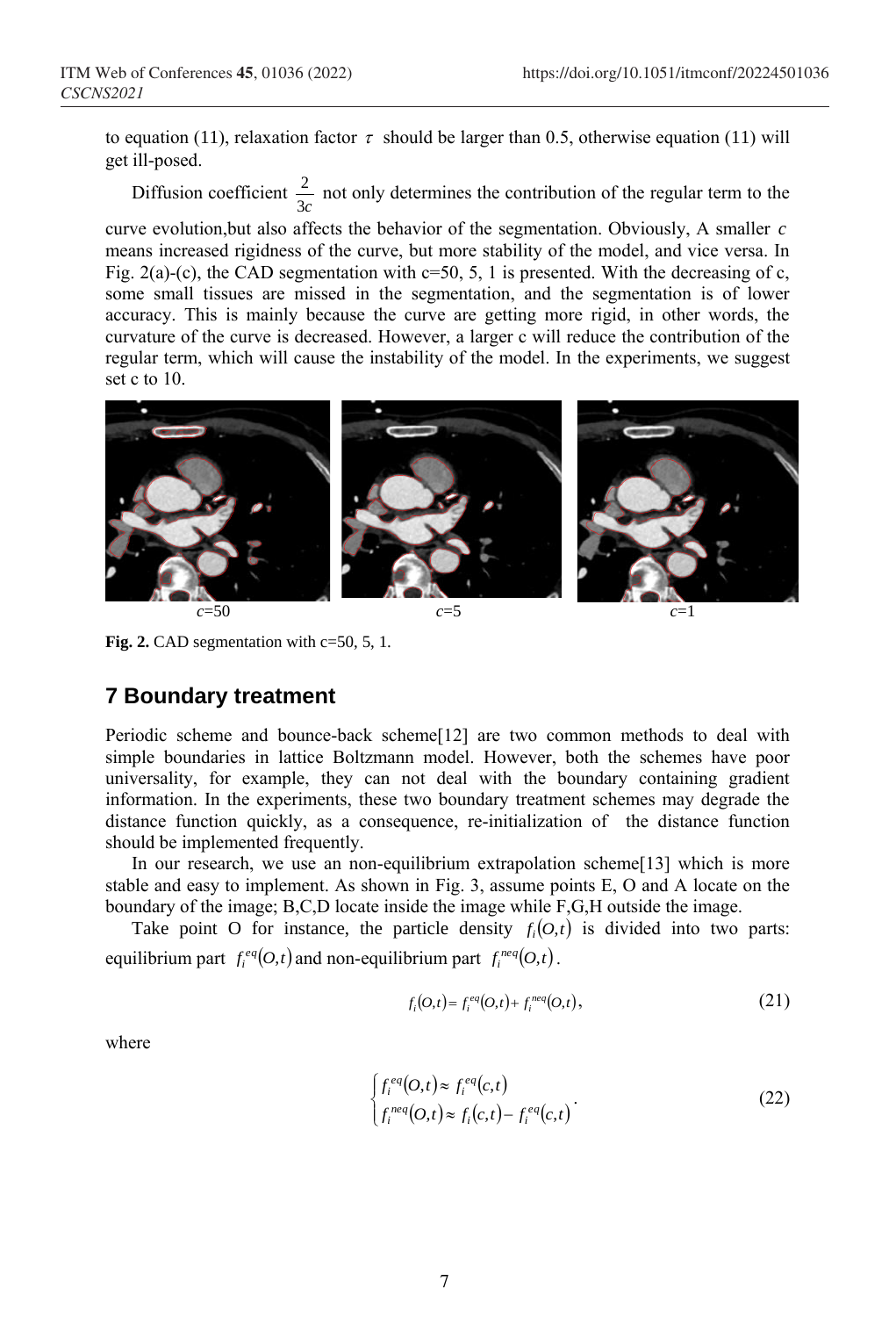

**Fig. 3.** Points E, O and A locate on the boundary of the image; B,C and D locate inside the image while F, G and H outside the image.

To investigate the performance of the non-equilibrium extrapolation scheme, two indexes are used, such as the mean value and variance of gradient  $|\nabla \rho|$  denoted by MVG and VG respectively. It is worth noting that, we set F to 0 so that the distance function  $\rho$ is not effected by the diffusion source which can change the distance function dramatically in the image segmentation. The indexes MVG and VG over iterations based on nonequilibrium extrapolation and periodic scheme are plotted in Fig. 4 and Fig. 5 respectively. Fig. 4 illustrate that, compared to the non-equilibrium extrapolation scheme, the MVG based on periodic scheme decreased much rapidly, and almost equals to 0 after about 2700 iterations. This means the distance function  $\rho$  has degraded to a constant function. In Fig. 5,

the VG based on periodic scheme increase to the maximum after 700 iterations, and then, decreased to 0 after 2700 iterations. Actually this is due to the fact that, in the first few iterations, the distance function degrades to  $\ddot{0}$  only nearby the image boundary. And then, because of the diffusion procedure, the degradation expands quickly to the whole image domain until the distance function equals to constant 0. This indicates that the periodic scheme is more unstable which need to re-initialize the distance function more frequently than non-equilibrium extrapolation scheme.



**Fig. 4.** Mean value of  $|\nabla \rho|$  over iterations.



**Fig. 5.** Variance of  $|\nabla \rho|$  – over iterations.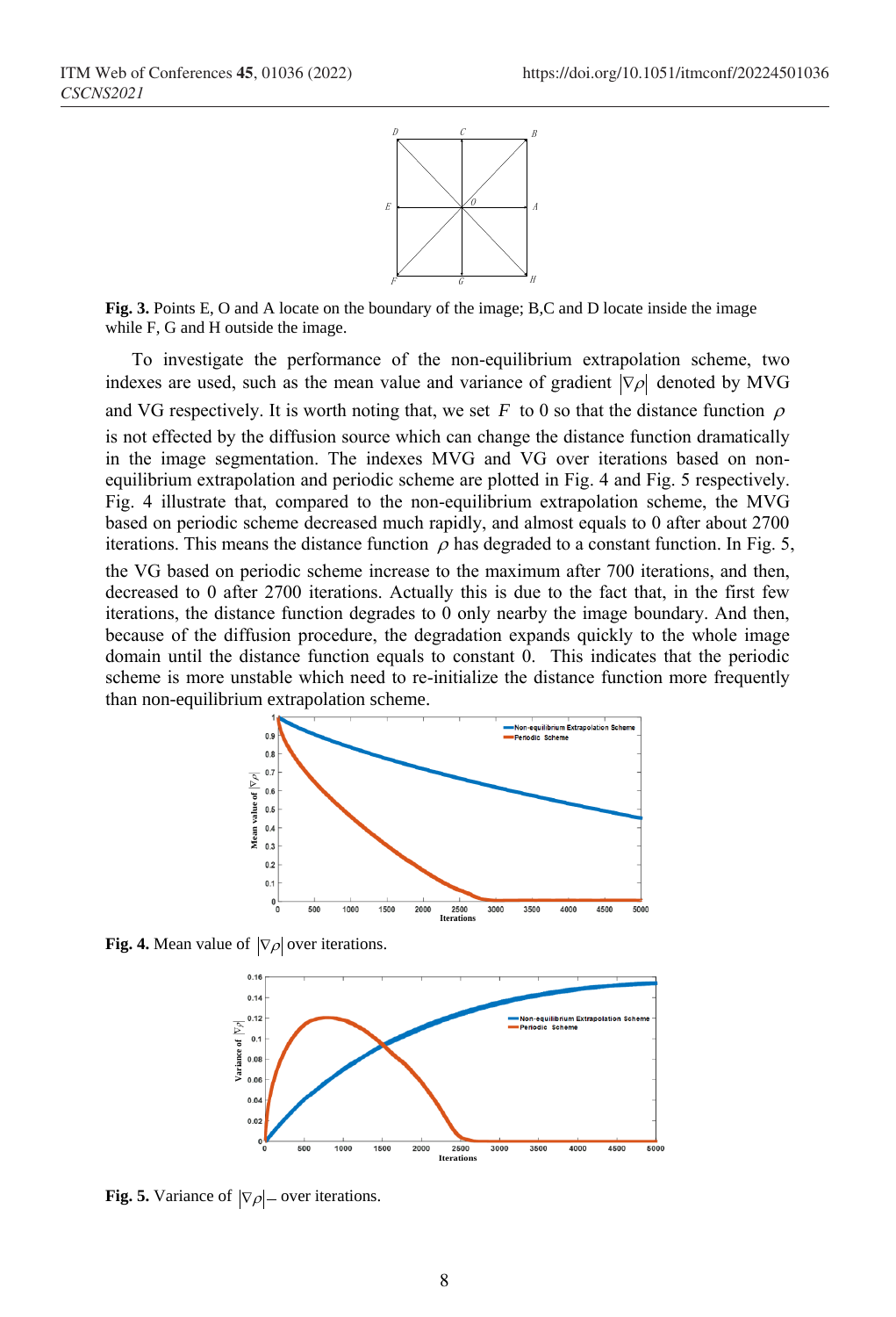#### **7.1 Experiments**

All the experiments are implemented on a PC with Intel(R) Core(TM)  $i7-4702MQ$  CPU, 8G RAM, with Matlab 2016. Considering the compromise between the calculation accuracy and time consuming, the D3Q15 LB model is used. Actually, there are many 3D LB models except for D3Q15, e.g. D3Q7, D3Q19 and D3Q27. A LB model with more velocities can achieve higher calculation accuracy but more time consuming.

Fig. 6 shows the 2D image (181  $\times$ 217 $\times$ 181) segmentation results. Figure 3 shows the CTA volume data segmentation in 3D view.

In Fig. 7, the segmentation are seriously corrupted by strong noise, such as the the artifacts of cardiac motion, tissues of similar contrast to the CAD, bones of high voxel intensity, and the noise introduced by the CTA image reconstruction. In this paper, a refining, including the data denoising and clipping, is implemented as the post-processing.

In practice, we use the connected components based algorithm to denoise the segmentation at first. For purposes of denoising we deal with the segmentation according to the following 3 major steps:

- Find the connected components in the segmentation;
- Search the largest connected component;
- Select the largest connected component as the denoised segmentation.

Fig. 8 shows the denoising result of the CAD volume segmentation. The result is displayed by open-source software ParaView. We can see that the left and right coronary artery have been clearly shown.

For purposes of clip the segmentation, we use a plane to cut the segmentation into 2 parts as shown in Fig. 9(a). The plane is defined in a point normal form. Considering the following function:

$$
f(x, y, z) = n_x(x - x_0) + n_y(y - y_0) + n_z(z - z_0),
$$
\n(23)

The point-normal form of the equation of a plane is  $f(x, y, z) = 0$ , where  $\langle n_x, n_y, n_z \rangle$  is the given normal vector and  $(x_0, y_0, z_0)$  is the given point. Apparently, a point to the same side of the plane as the direction of the normal vector satisfies  $f(x, y, z) > 0$ , and the other side  $f(x, y, z) < 0$ . A point  $(x_n, y_n, z_n)$  that will be ruled out should met the following conditions:



**Fig. 6.** CAD segmentation based on 2D CTA image.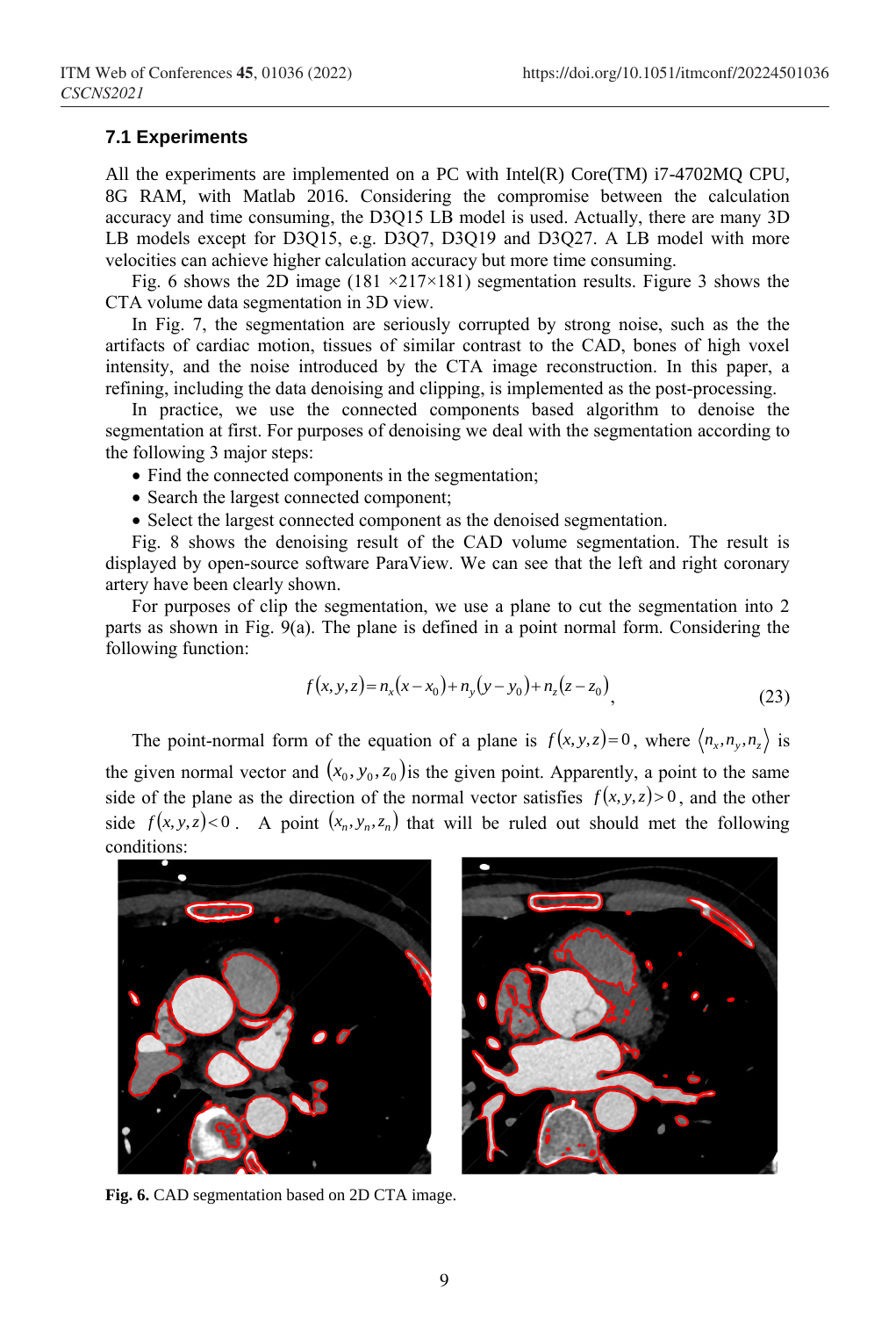

**Fig. 7.** CTA volume data segmentation.



Fig. 8. CTA volume data segmentation after denoising.

$$
f(x_n, y_n, z_n) > 0;
$$

The distance *d* between point  $(x_n, y_n, z_n)$  and line  $\frac{x - x_0}{n_x} = \frac{y - y_0}{n_y} = \frac{z - z_0}{n_z}$ *z z n y y n*  $\frac{x - x_0}{x - y_0} = \frac{y - y_0}{y - z_0} = \frac{z - z_0}{z - z_0}$  is less

than *R* .

We suggest to refine the segmentation using data clipping at first, and then followed by the data denoising. Two refinings are performed in our experiment. Table 1 lists the  $n_x, n_y, n_z$ ,  $(x_0, y_0, z_0)$  and R of the refining. The refining results are shown in Fig. 9 - 10.

| Index<br>of refining | $\langle n_x,n_y,n_z\rangle$            | $(x_0, y_0, z_0)$     |     | Results   |
|----------------------|-----------------------------------------|-----------------------|-----|-----------|
|                      | (0.99, 0.093, 0.091)                    | (282.7, 237.8, 117.3) | 300 | Fig. 9    |
|                      | $\langle 0.027, -0.646, -0.763 \rangle$ | (245.0, 208.6, 107.7) | 10  | Fig. $10$ |

**Table 1.** Parameter setting in the refinings of our experiment.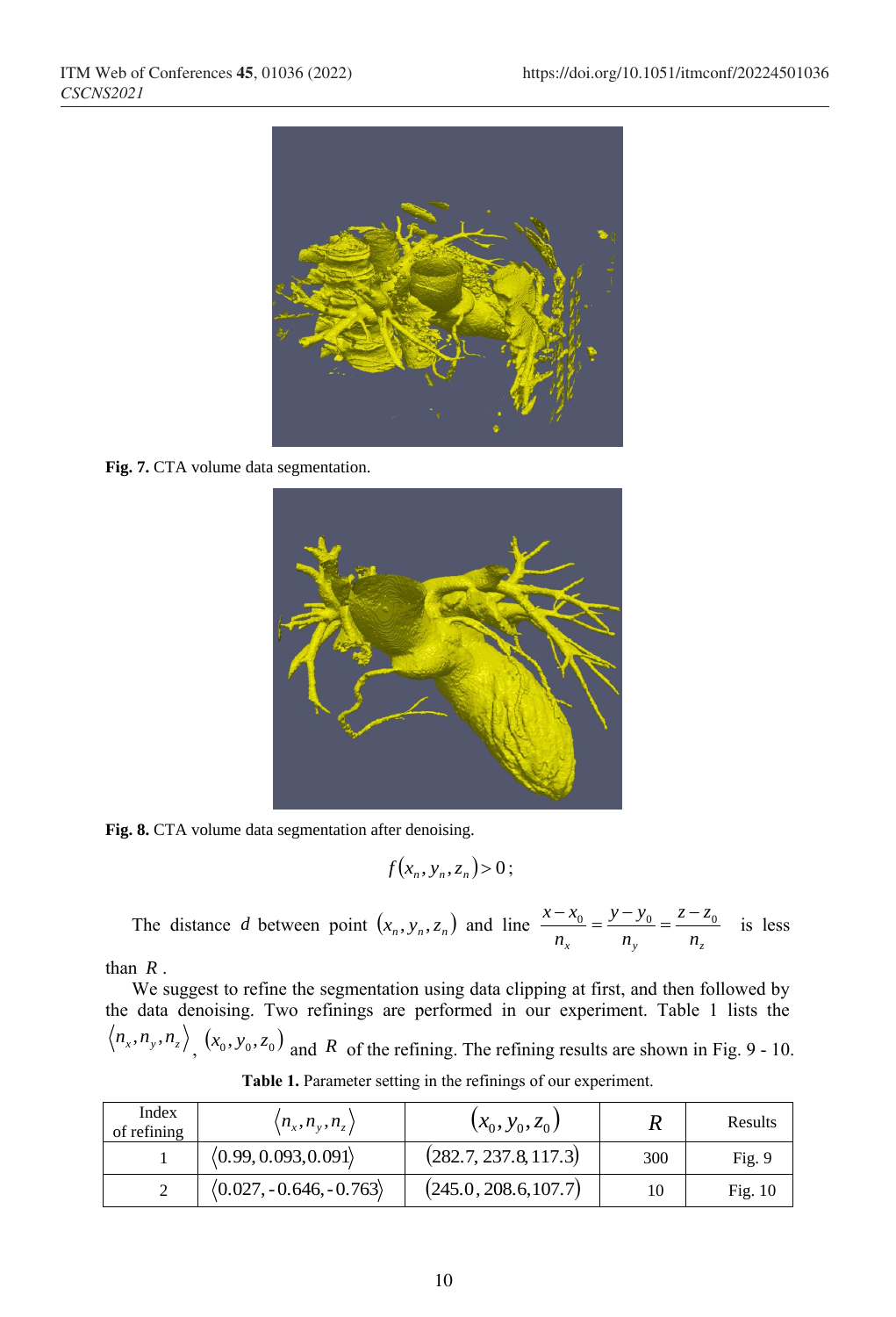

a. Clipping plane b. Refining result

**Fig. 9.** The first refining. a) The plane used to clip the segmentation; b) the processing result after clipping and denoising.

# **8 Conclusion**

In this paper, we proposed a 3D CA segmentation in coronary CT Angiography. The algorithm is simple and efficient. More importantly, the LB model has natural parallelism. We investigate the behavior of the affect of Boundary Treatment to the distance function. The value and variance of  $|\nabla \rho|$  over iterations show different boundary treatments may cause different effects on the degrade speed of the distance function. In our research, the non-equilibrium extrapolation scheme is applied to keep the stability of the computation, and reduce the frequency of the re-initialization.

The segmentation result shows our LB model for 3D CAD segmentation is effective. The algorithm is simple and efficient. More importantly, the LB model has natural parallelism. Especially, our method can run on massively parallel architectures, ranging from inexpensive embedded FPGAs and DSPs up to GPUs.

This work was supported by Jiangsu industry university research cooperation project (BY2020650).

# **References**

- 1. P. Badura. Virtual bacterium colony in 3D image segmentation. Computerized Medical Imaging and Graphics, vol.65, pp.152-166, 2017.
- 2. Z. Jianpeng, X. Yutong, W. Yan, X. Yong. Inter-Slice Context Residual Learning for 3D Medical Image Segmentation, IEEE Transactions on Medical Imaging, vol.40, pp.661-672, 2021.
- 3. W. Yan, L. Chen-Luh, M. Jan D. 3D image segmentation for analysis of multisize particles in a packed particle bed. Powder Technology, vol.301, pp.160-168, 2016.
- 4. S. Kichenassamy, A. Kumar, P. Olver, A Tannenbaum, A Yezzi. Gradient flows and geometric active contour models[C]. International conference on computer vision, pp.810-815, 1995.
- 5. Y. Rathi, N. Vaswani,A. Tannenbaum, A. Yezzi Particle filtering for geometric active contours with application to tracking moving and deforming objects[C]. 2005 IEEE